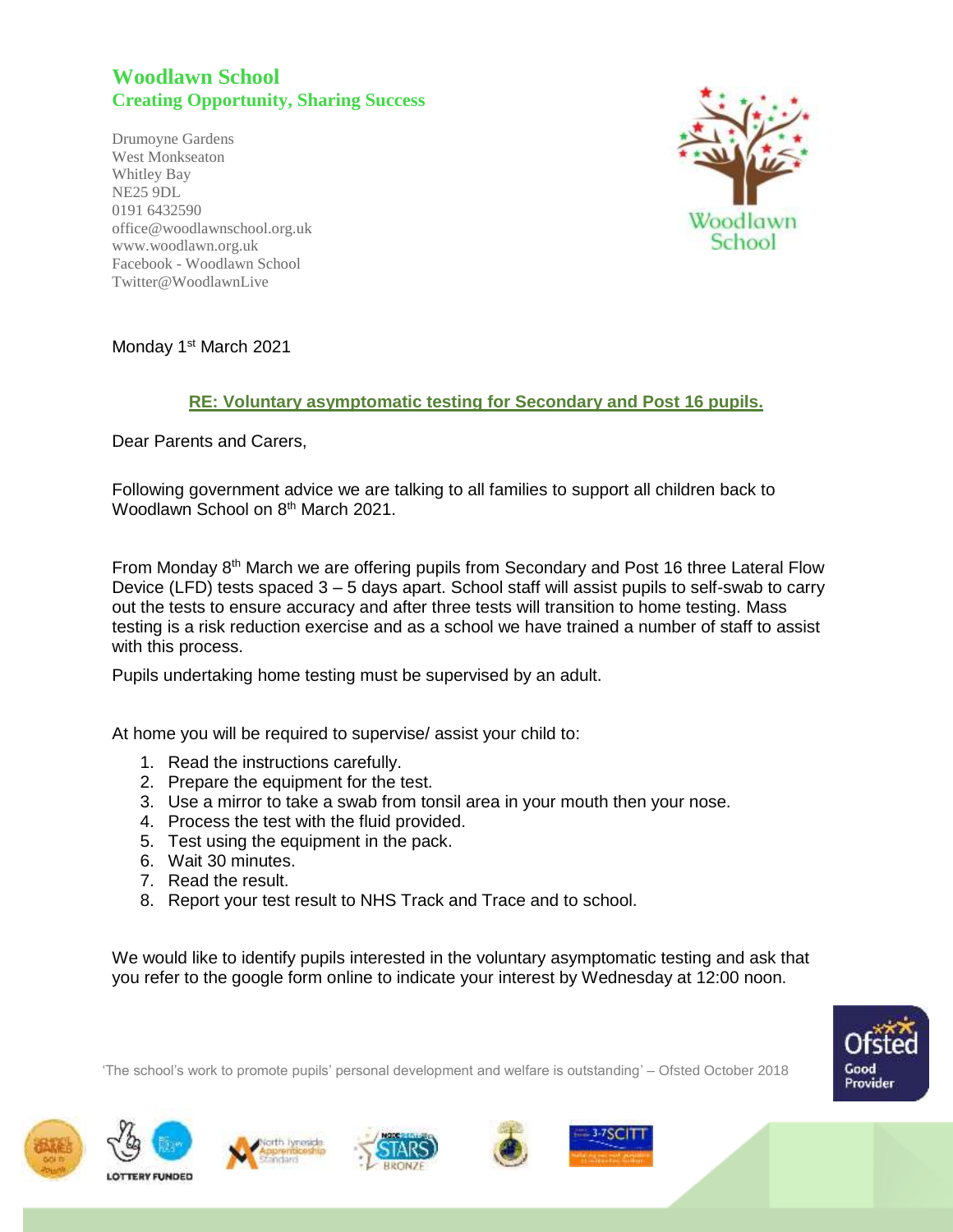We recognise that for many pupils this will/may not be appropriate. Choosing not to take part will have no impact on your child's return to school. This is voluntary process for those who wish to take part.

For parents wishing to seek further information regarding this testing please follow this link: [www.gov.uk/covid19-self-test-help.](http://www.gov.uk/covid19-self-test-help)

If you would like to discuss this further please call school to talk to:

Claire Harrison-Hoggarth and Glen Whalley – Secondary pupils Nichola Aldcroft – Post 16 pupils.

Thank you again for your support.

Yours sincerely

AhMsar

Head teacher Woodlawn School